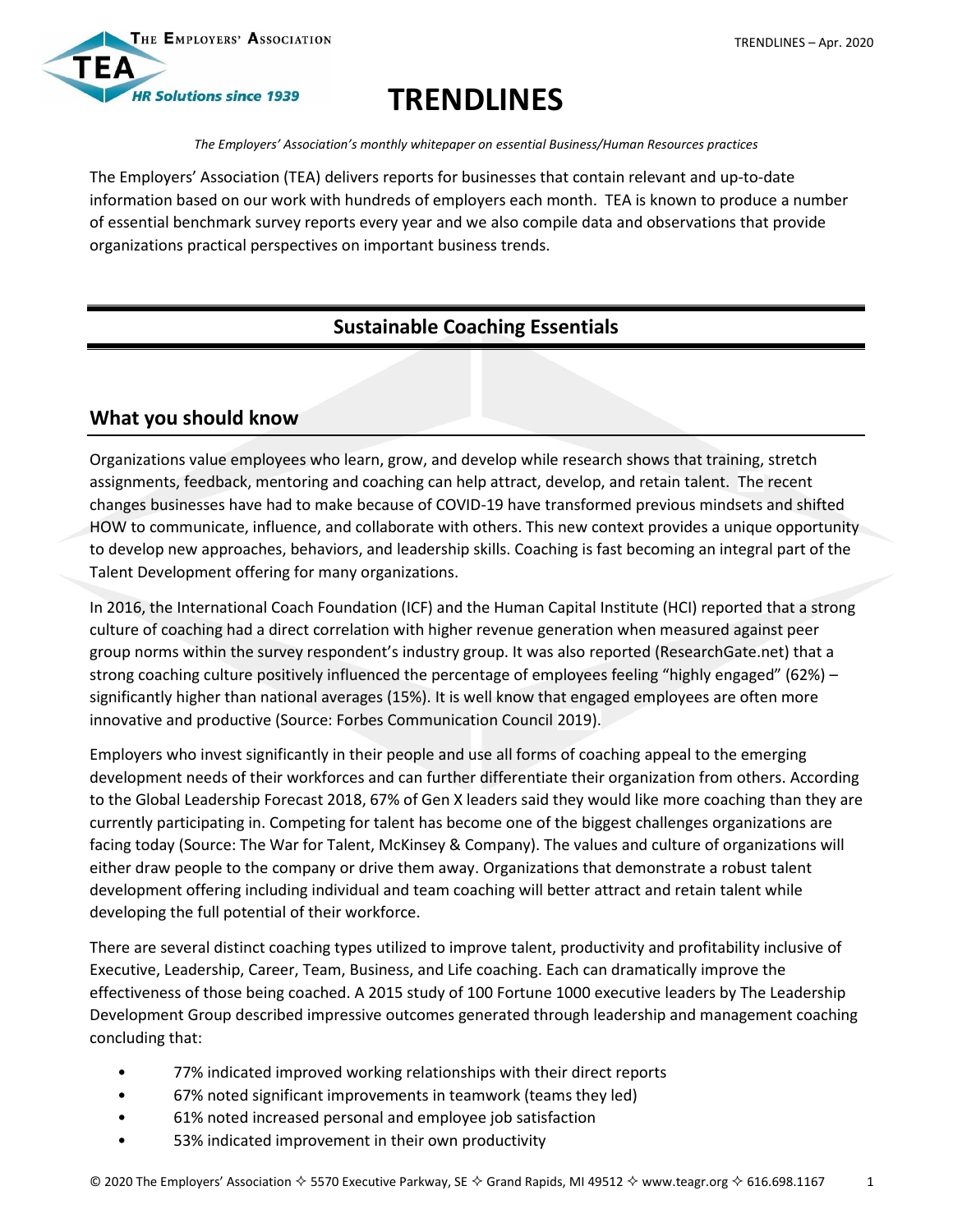Coaching alone will not encourage all employees to achieve their best (performance still needs to be managed effectively) but it can have a profound personal and organizational impact if executed thoughtfully and intentionally.

#### **What we know**

Employees grow and develop when they have challenging assignments, receive regular feedback and have ample opportunities for structured guidance from their manager. In our work with TEA member businesses over the years we have seen otherwise solid employees thrive when they receive practical and relevant advice such as that provided by a skilled personal coach. A recent TEA Membership Satisfaction Survey indicated that members expect to increase their use of coaching services by 42% within the coming year (as compared to last year). MarketResearch.com reports the U.S. business coaching industry increased by at least 7% (to well over a billion dollars) in the past year. Despite the continuing global pandemic, we feel the need for Executive and Leadership coaching will continue to grow as many organizations explore how to quickly re-engage their workforce by leveraging the abilities of well-coached leaders as this virus threat diminishes and businesses return to "normal." Well coached leaders and individual contributors can better achieve the following outcomes:

- Shortened learning curves for persons in new assignments
- Improved personal effectiveness and impact
- Shifted mindsets, improved behavior and improved skill repertoires as an alternative to reassignment or termination
- Improved team functioning
- Increased employee engagement
- Increased productivity
- Improved employee relationships
- Faster leadership development

TEA has noted the following based on our coaching experiences and interactions with members:

Many companies are beginning to treat coaching as a necessity, rather than as a luxury. An increasing number of employers recognize Training and Coaching as a strategic and highly effective combination that can lead to rapid organizational development and individual growth.

The need for Leadership Coaching is increasing. Current Leaders (predominantly Baby Boomers) are retiring at the rate of 8,000-10,000 per day (source: SmartAsset.com) necessitating the emergence of Leadership Development programs (that rely heavily on coaching) to prepare new leaders.

Live Virtual is fast becoming a preferred Coaching method. The demographic shift described above is influencing the coaching relationship and is fast becoming the preferred coaching format for emerging leaders. COVID-19 has created a profound shift in the way we communicate and work AND has had a similar impact on the way we coach. Virtual coaching is convenient, cost-effective, and can produce outcomes that are similar to in-person conversations. TEA expects this practice to continue as most companies have had positive experience with the utility and cost-effectiveness of remote and virtual conferencing technologies.

Assessment and Measurement are Key. Many people move into a coaching relationship with an incomplete view of their own strengths and weaknesses. Assessments like the Leadership Navigator (Data Driven Decisions, Inc.), DiSC Style Assessment (Wiley), The Leadership Practices Inventory (Wiley) and the AcuMax Index (which TEA utilizes with many coaching engagements) can affirm existing reality while uncovering new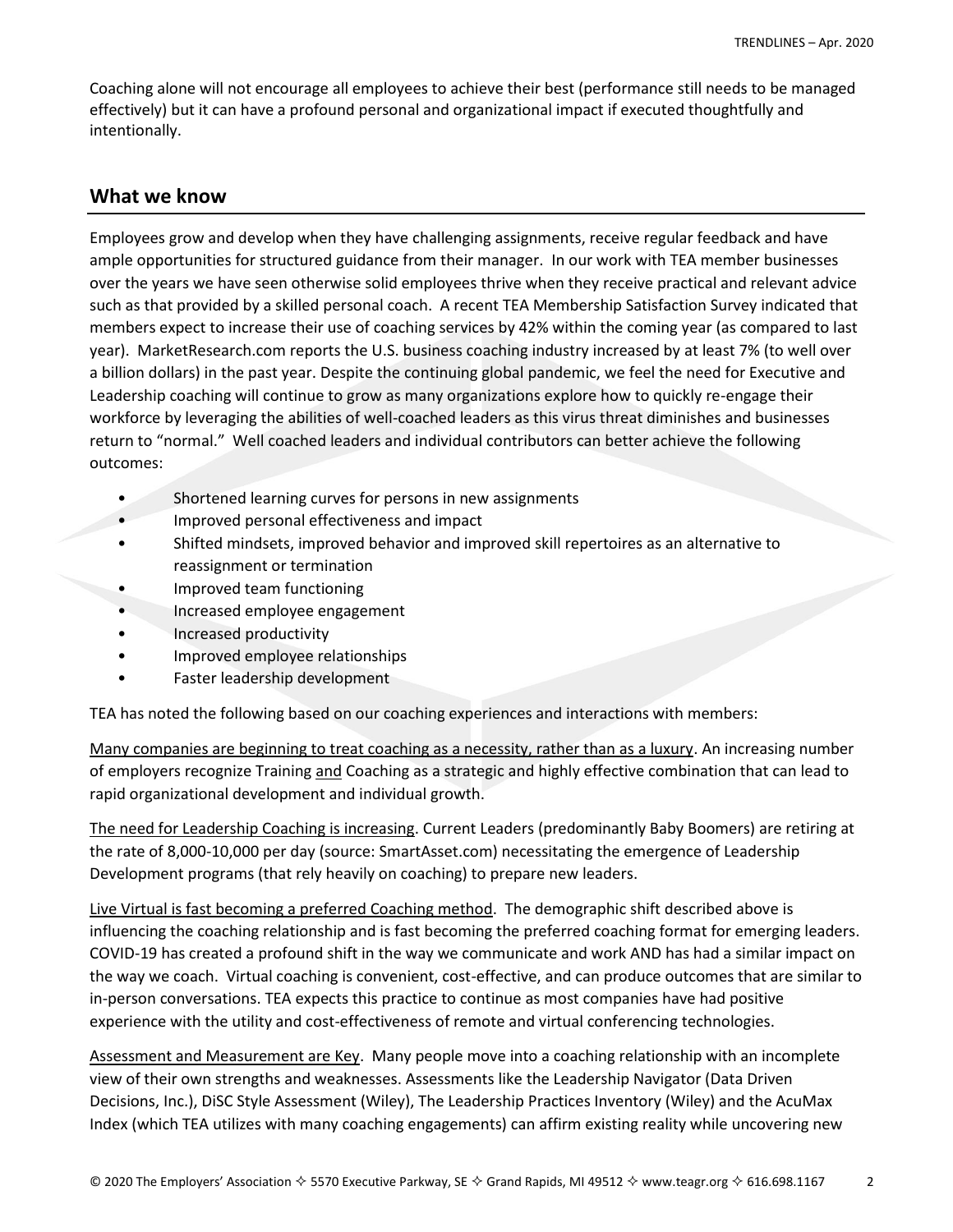opportunities for growth and development. Proper assessment sets the stage for measuring and evaluating the success of a coaching relationship.

Coaching Relationships Require a Strategic Commitment. Effective coaching relationships inspire new mindsets, knowledge, and skills but require clear, achievable agreements between the organization, the coach, and the person being coached. Understanding and agreeing on the coaching process itself, the responsibilities of each player, and commitment to the overall ground rules of the coaching relationship helps ensure confidentiality, commitment, and follow-through. Some of the "commitment considerations" needed to make coaching effective include:

- A Coaching Agreement signed by the Coach, the person sponsoring the coaching and the person being coached that defines specific accomplishable objectives
- An Introductory Meeting to explain the coaching process, guidelines, roles, and "check points" during the journey
- A Coaching Development Plan (self-reflection questions completed by the person being coached)
- A Coaching Action Plan detailing action steps, support needed from the coach and others, individual commitment and targeted completion dates

The success of a coaching relationship requires organizational commitment. Time to conduct each coaching meeting is usually not considered an issue but what can become challenging for the individual being coached is the work that is often required between coaching sessions. Developing any new skill(s) takes time and persons being coached need time to reflect, plan, and try out new skills without unnecessary time restraints or encumbrances. Supervisors will do well to check in with their coached employees and encourage open and transparent progress checks along the way.

Confidentiality Creates Trust in a Coaching Relationship. Coaching relationships often start with a transparent meeting between the coach, the person to be coached, and their supervisor to establish the coaching process, roles, and expectations (including a description of what confidentiality is and is not). Coaches should not discuss how coaching is going, insights and discoveries, or anything that is personally attributable to the employee being coached unless explicit permission has been given. The person being coached should meet regularly with their supervisor to provide updates, discuss challenges, and to seek support.

### **What it means**

Impactful coaching occurs best with a plan. It is not a casual relationship or great advice from a supervisor. Coaching is a deliberate process that ties the development and growth needs of the individual with the desired needs and outcomes of the organization. Coaching is not simply a series of events but is more reflective of a focused, trusting relationship over time. Employers that want to experience the benefits of coaching need to invest the proper amount of time and resources for employees to commit to, and willingly pursue the changes that will help make themselves more highly skilled and valuable to the organizations they serve.

It is important to shift from a mindset that simply uses coaching to address problems to one that utilizes coaching to transform thinking, knowledge, and behavior. Coaching can (and should) be used to help employees to more positively influence stretch goals, as well as to create motivation and support to pursue their next career position. Coaching can be instrumental for developing "high potential" employees as well for building the capability of persons who just need a bit more guidance and support.